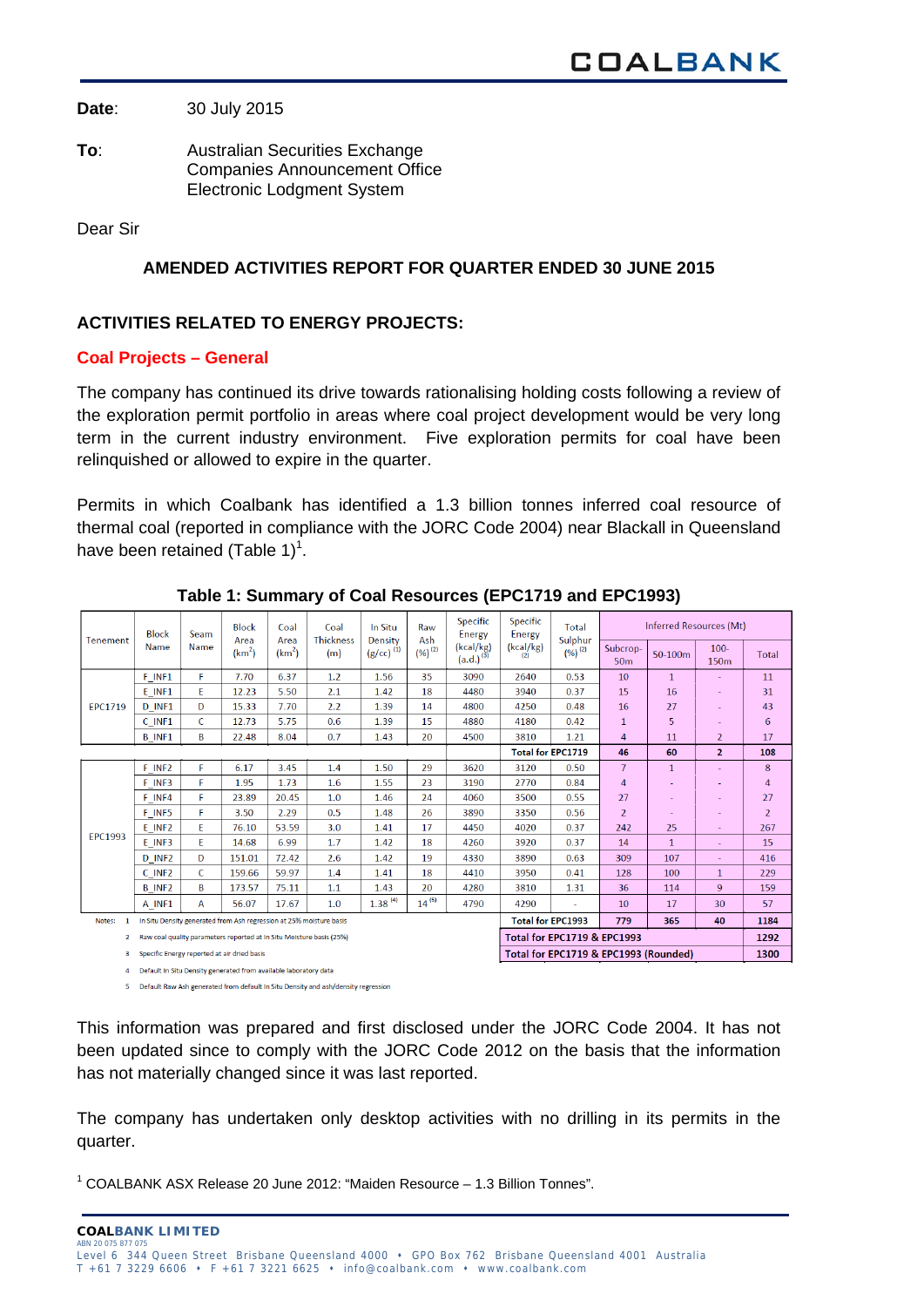#### **Farm-in and Farm-out Arrangements**

Beneficial percentage interests held in farm-in or farm-out agreements at end of the quarter -

Nil

Beneficial percentage interests in farm-in or farm-out agreements acquired or disposed of during the quarter -

Nil

## **Coalbank Projects - Tenement Portfolio Update**

Mining tenements acquired and relinquished during the quarter and their location –

|                                                                               | <b>Tenements Relinquished</b>                                                                |                                     |                                  | <b>Tenements Acquired</b>                                   |                      |
|-------------------------------------------------------------------------------|----------------------------------------------------------------------------------------------|-------------------------------------|----------------------------------|-------------------------------------------------------------|----------------------|
| <b>TENEMENT</b>                                                               | <b>PROJECT</b>                                                                               | <b>INTEREST</b>                     | <b>TENEMENT</b>                  | <b>PROJECT</b>                                              | <b>INTEREST</b>      |
| <b>EPC 1786</b><br>EPC 1623<br><b>EPC 1481</b><br><b>EPC 1524</b><br>EPC 2376 | Dulbydilla<br><b>Bymount West</b><br>Augathella East<br>Moreton South<br><b>Walloon West</b> | $0\%$<br>0%<br>0%<br>$0\%$<br>$0\%$ | ATP 1072<br>ATP 1095<br>ATP 1098 | <b>Charleville South</b><br>Augathella East<br>Morven South | 100%<br>100%<br>100% |

Mining tenements held at the end of the quarter and their locations are as follows:-

| <b>TENEMENT</b> | <b>PROJECT</b> | <b>INTEREST</b> | <b>TENEMENT</b> | <b>PROJECT</b>               | <b>INTEREST</b> |
|-----------------|----------------|-----------------|-----------------|------------------------------|-----------------|
| <b>EPC 1414</b> | Maranoa River  | 100%            | EPC 1719        | <b>Barcoo River/Blackall</b> | 100%            |
| EPC 1415        | Warrego        | 100%            | EPC 1993        | <b>Blackall Sth Corner</b>   | 100%            |
| <b>EPC 1417</b> | Tambo East 1   | 100%            | EPC 2239        | <b>Coal Creek</b>            | 100%            |
| EPC 1418        | Tambo East 2   | 100%            | ATP 1072        | <b>Charleville South</b>     | 100%            |
| EPC 1625        | Alpha SW 2     | 100%            | ATP 1095        | Augathella East              | 100%            |
| EPC 1632        | Tambo          | 100%            | ATP 1098        | Morven South                 | 100%            |

## **CORPORATE ACTIVITIES:**

Coalbank Limited (ASX: CBQ) announced on 10<sup>th</sup> November 2014 that it had entered into a Binding Terms Sheet with Zedemar Holdings Pty Ltd (**Zedemar**), a privately owned company, to acquire a 100% interest in ML 4712, known as Ebenezer Mine together with its associated assets and MDL 172 (**Project**). The parties agreed an extension until 18 February 2015 and a subsequent extension to 20 June 2015 for satisfaction of the Conditions Precedent under the Binding Terms Sheet.

As Coalbank has been unable to satisfy the Conditions Precedent on or before 20 June 2015, Coalbank announced to the market on  $22<sup>nd</sup>$  June 2015 that the Binding Terms Sheet has expired.

Coalbank acquired 100% of the shares in Surat Gas Pty Limited during the quarter. On acquisition Surat Gas Pty Limited held ATP 1072 and in June 2015 ATPs 1095 and 1098

**COALBANK LIMITED**